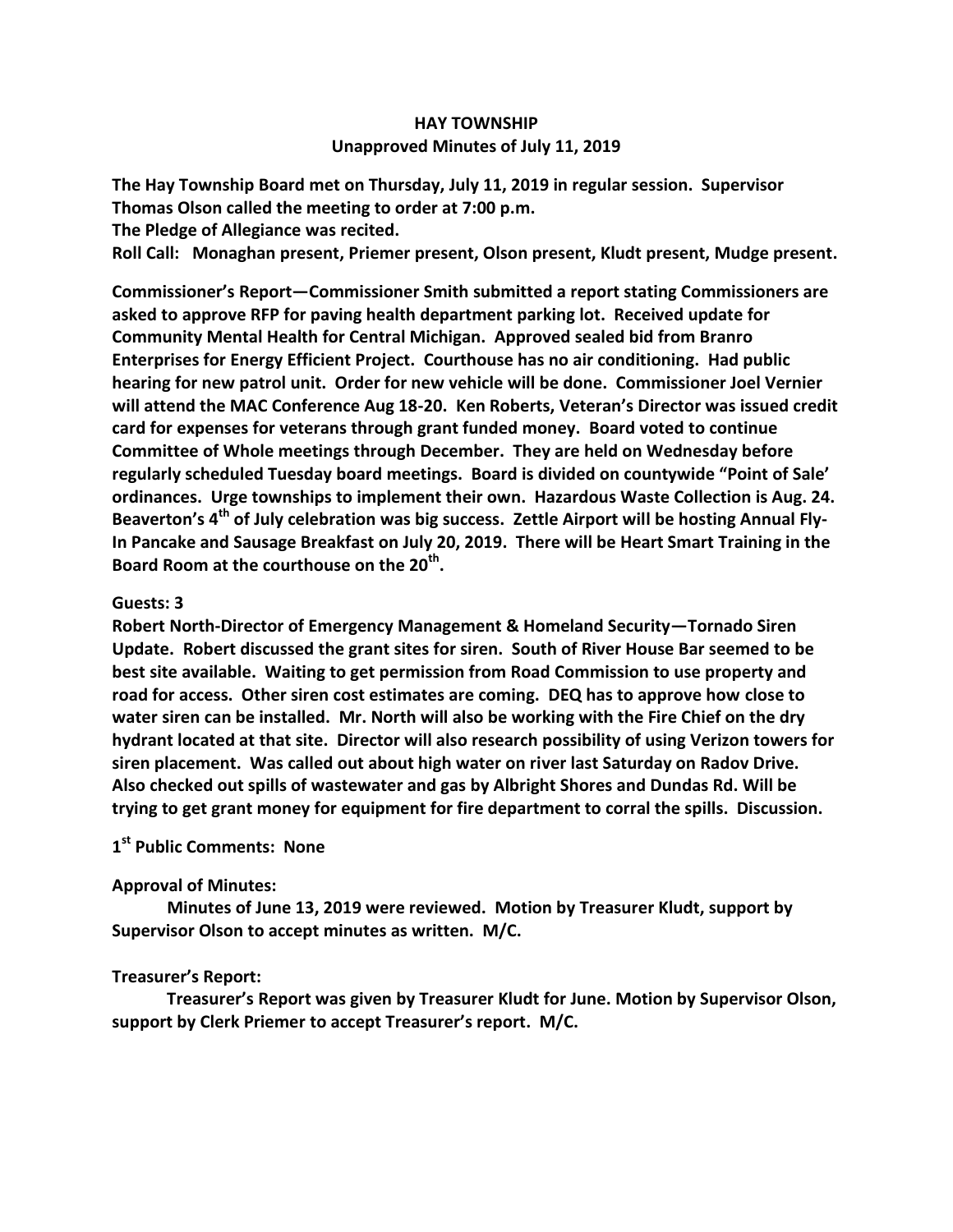**Warrants/Payments: Monthly Warrants were reviewed. Motion by Trustee Monaghan, support by Trustee Mudge to pay monthly warrants. M/C.**

- **Communications—None**
- **Fireboard Report—None**
- **Ordinance Report—None**
- **Liquor Inspection Report: Dave Kelly reported both establishments were inspected and are fine.**
- **Old Business—Four Lakes Task Force Update—Trustee Mudge reported on the task force business. Mark stated a preliminary permit for Edenville Dam was filed on June 20 that gives you the right to file an application in the future. There will be a 4 Lakes meeting next Wednesday where guidelines will be set. On Saturday there will be a Wixom Board meeting. There will be a full board meeting on July 23 and we will be getting updates at that time. Discussion followed.**

**Noise ordinance per Wanda Raymer. Sheriff's Department stated previously there was not enough staff to enforce ordinance. Discussion followed. Not proceeding with an ordinance at this time.** 

 **New Business—Policy Manual Addition—Payment for meetings and training out of county need to be added to policy manual. Payment will be the same as B.O.R. Motion by Clerk Priemer, support by Supervisor Olson to add to policy manual \$40 per half day (1-4 hours) for meetings or trainings attended outside of county and \$80 for full day (5-8+ hours) meetings or training attended outside of county. M/C. Will be paying Treasurer Kludt & Clerk Priemer for attending assessment training in Frankenmuth on June 25th .** 

**Clerk Priemer will also be adding \$100 to each miscellaneous and mileage accounts for Supervisor, Clerk, Treasurer and Trustees to cover for these expenses.**

**Assessment Training—Treasurer Kludt gave high points of the assessment training attended by Clerk Priemer and Treasurer Kludt and emphasized importance of all board members taking this training when it is available again.**

**Assessor Corey Cuddie gave update on AMAR review follow up and will give assessing updates every board meeting. Discussion.**

**New Deputy Clerk—Congratulated Corey Cuddie on becoming new Deputy Clerk. Chemical Bank will be removing Kathie Hart as check signer and adding Corey Cuddie as new check signer. Motion by Clerk Priemer, support by Trustee Monaghan to increase Deputy Clerk pay to \$350 a month and to make a budget amendment adding \$2050.00 to the Deputy Clerk budget line item. M/C.**

**Hazardous Waste Collection will be August 24 in Gladwin.**

**Garbage removal for parcel 110-420-002-018-00. Motion by Treasurer Kludt, support by Supervisor Olson to remove garbage for 2019 on parcel #110-420-002-018-00. M/C.**

 **Public Comments: Trustee Monaghan stated he was not in favor of a Point of Sale ordinance for Hay Twp. Stated attorney John McClellen advised township not to get involved. Discussion. Clerk Priemer stated she did not think the township should be responsible with that authority with Health Department as back up since Health Department is not taking care of the problems they currently have now. Discussion**